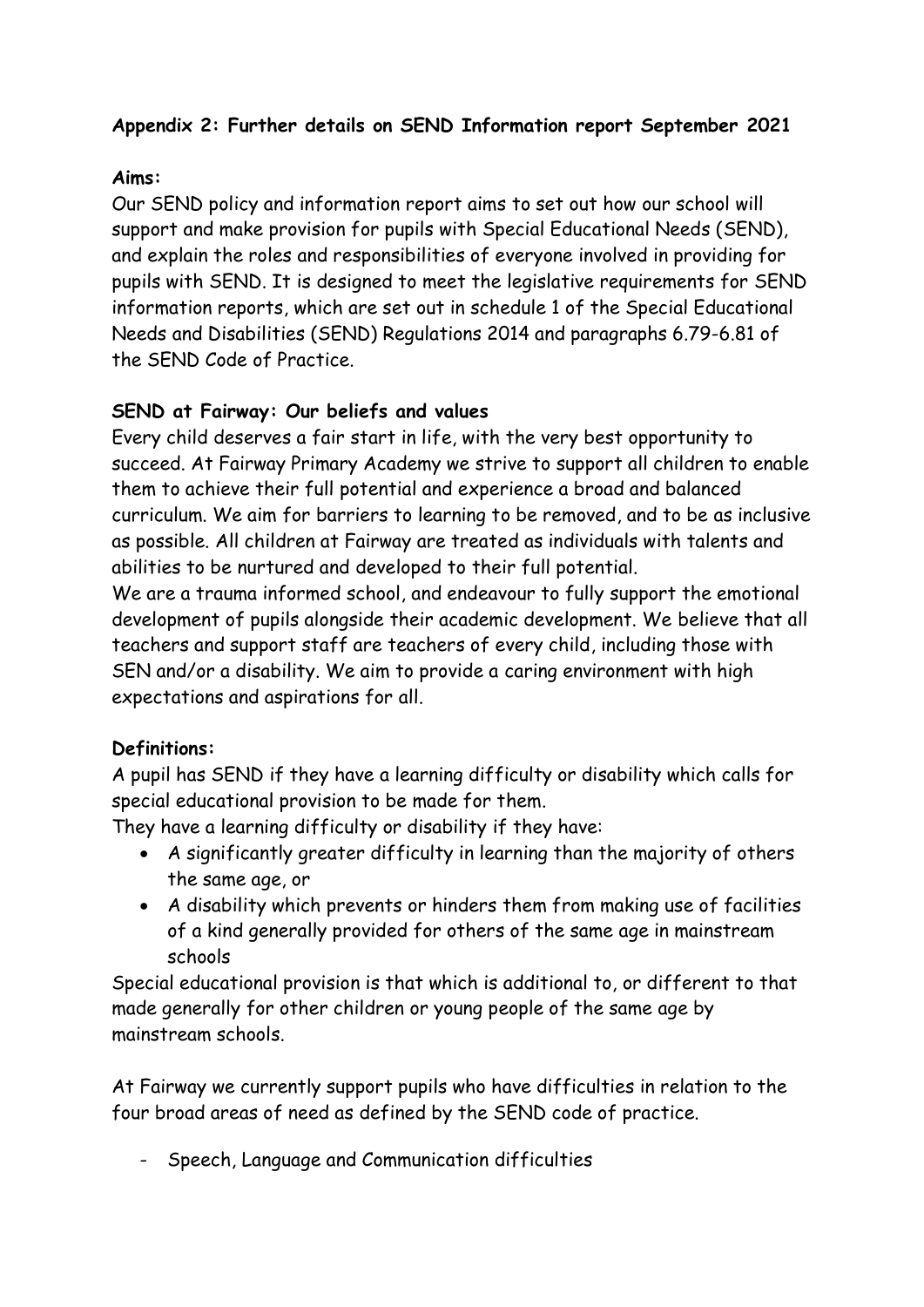- Cognition and learning difficulties
- Social, emotional and mental health difficulties
- Sensory and/or physical difficulties

Pupils are identified as having additional needs in a variety of ways. Any pupils not deemed to be making appropriate progress are identified via discussions with the SENDCo and classroom staff, and further assessments may be carried out if appropriate. If further support is deemed necessary, then this is provided via a SEND Support plan which would be reviewed and updated at least three times annually. Parents/carers are also able to contact school with concerns, these often relate to social and emotional needs but can be related to any area of need. The SENDCo will then endeavour to signpost or refer parents/carers to further support, and also further assess these needs in school to establish if the pupil has a SEND. We also encourage pupils to talk honestly about their difficulties, and to approach a trusted adult if they feel they would benefit from further support.

We provide additional support for pupils via SEND Support Plans which are reviewed at least termly, and Education and Health Care plans (EHCP) or School Support Provision Plans (SSPP), which are reviewed at least annually. These plans include details of the desired outcomes for each pupil, and the resources and adaptations which may be required to support with this. Pupil voice is included, and all pupils are encouraged to be part of the review process, contributing their views at a level appropriate to their age and/or ability. Parents/carers are also invited to reviews, and are strongly encouraged to contribute either in person, video calls, or via telephone reviews or written or emailed responses.

### **Teaching and Learning for pupils with SEND:**

Within our classrooms at Fairway staff provide high quality teaching to support all learners, which includes making reasonable adjustments for individual needs. Teachers are supported with strategies by the SENDCo that can support the learners' needs and progress, and will plan lessons accordingly. We aim to be dyslexia friendly, and can provide coloured overlay, paper and tinted whiteboards to maximise access for pupils experiencing visual stress. We also have a collection of dyslexia friendly reading materials. We run targeted groups and 1:1 support to help develop reading, spelling and maths, which may include for instance precision teaching, Word Wasp, Power of 2 and Peer Tutoring. For pupils who may have difficulties with motor skills we are able to provide access to pencil grips, writing slopes, and participation in gross and fine motor groups. For pupils with language disorders, we are able to support for instance with the use of visual prompts, the WellComm toolkit, pre-teaching of language and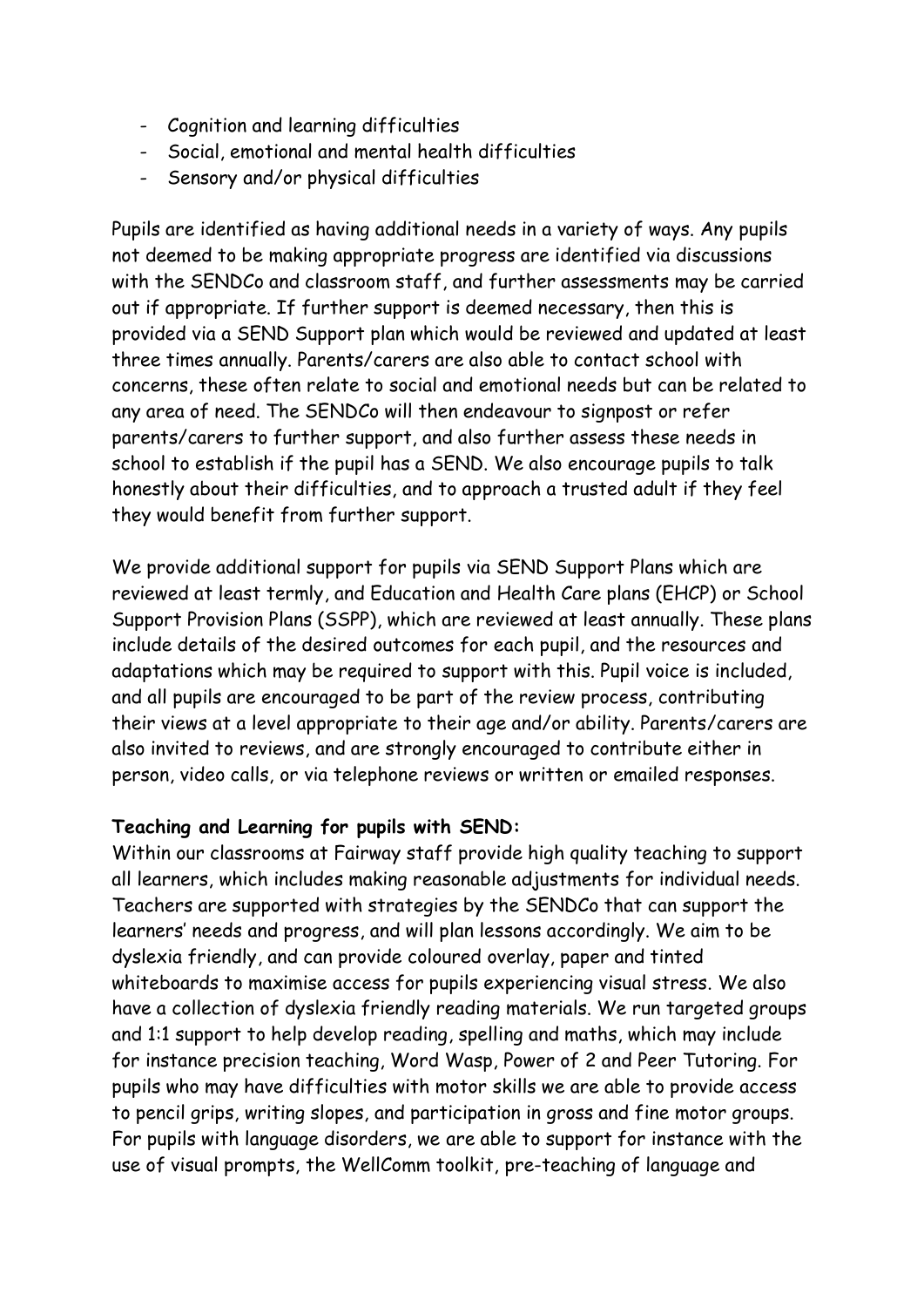modelling of skills. For pupils with Social, Emotional and Mental Health needs, ADHD or ASD we are able to support with social skills groups, visual timetables, emotion coaching, Sensory resources and movement breaks, along with targeted mentoring and support to explore feelings and emotions. We consider relationships to be very important in support children, and we encourage our pupils to develop relationships with a key worker who they can talk to when necessary, and check-in with for reassurance and support. We have a trained ELSA who is able to work with small groups and 1:1, and the Learning Mentor is also available daily to talk to pupils about worries they may have. Many of our children with SEND have support from professionals from outside agencies, such as Educational Psychologists, Paediatricians, Occupational Therapists, Speech Therapists, Pupil and School Support or the CAT Team (Communication and Autism Team). We always welcome any recommendations made to us by these professionals, and aim to incorporate them into the day to day support provided for our young people.

#### **Monitoring progress and effectiveness of provision:**

The progress of pupils is monitored in a variety of ways. This may be via academic or test results, use of Birmingham toolkits which break learning into small measurable steps, or via the impact of specific interventions. Pupil progress against targets is reviewed at least three times annually, for some pupils with very high levels of need this may be more frequent. The SENDCo participates in monitoring provision, both within the class and as part of intervention groups to ensure that support is targeted accurately. We also encourage pupils to discuss how helpful the support they receive is.

#### **Expertise of staff:**

Training needs of staff are audited annually, to ensure that skills are kept up to date. All staff have received training in attachment awareness, and have been trained to use emotion coaching to support pupils to manage their emotions. All staff are trained to Tier 1 in Autism Awareness, and we have an Autism Lead practitioner who is trained to Tier 2 and who leads on support in this area. The SENDCo is also trained to Tier 3 to oversee provision and good practice. Staff have been trained to deliver a range of interventions, including Precision Teaching, Paired Reading, Cued Spelling, Peer Tutoring, Fine and Gross motor groups, and language groups. In addition, medical needs training is delivered to all staff on an annual basis in the areas of asthma and anaphylaxis, and other medical needs training can be accessed as appropriate.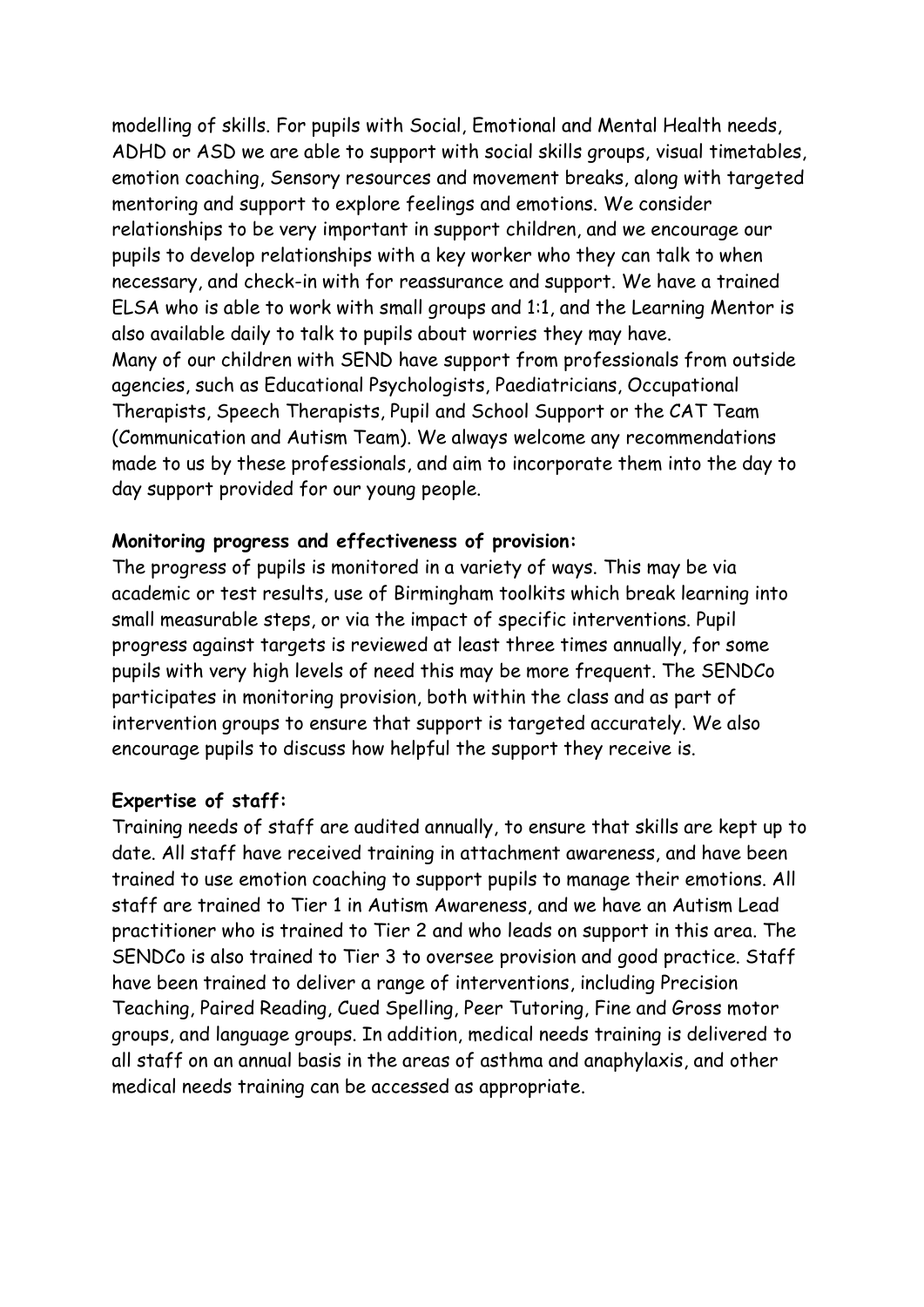### **Transitions:**

Preparing pupils for a new stage in their education is very important to us, and the families involved.

Prior to a pupil's entry to Fairway we endeavour to gain as much information as possible about their individual needs. This may include conversations with staff from previous settings, transition visits, and meetings with parents. This is to give us the best possible understanding of a pupil's needs prior to them joining us, so that appropriate support can be planned for.

We recognise that smaller transitions within school can be challenging for some pupils, and we hold transition days in the July of each year to help reduce the anxieties some pupils may hold regarding these changes. We give pupils as many opportunities as possible to build relationships with their new teacher, and can provide transition booklets with photo prompts to help reduce anxiety before changing class.

When the time comes for pupils to move on to a new setting, we liaise closely with the welcoming school to ensure information has been shared fully prior to the young person visiting their new school, and support families to ask questions and feel fully prepared for the move.

# **Accessibility:**

A copy of our accessibility plan can be requested from the school office, or found on our school website

[https://www.fairwayprimary.com/admin/ckfinder/userfiles/files/Fairway%20A](https://www.fairwayprimary.com/admin/ckfinder/userfiles/files/Fairway%20Accessibility%20Plan%202018-21.pdf) [ccessibility%20Plan%202018-21.pdf](https://www.fairwayprimary.com/admin/ckfinder/userfiles/files/Fairway%20Accessibility%20Plan%202018-21.pdf)

# **Enabling all pupils to access all activities:**

All of our extra-curricular activities and clubs are open to all pupils, including before and after-school clubs. No pupil is ever excluded from activities due to their additional needs, and adaptations are made to any trips and activities planned to ensure that all pupils are fully included and able to enjoy the experiences open to other pupils.

# **Local offer and additional support:**

Birmingham Local Authority has published a local offer of the provision it makes for young people with SENDD. The offer can be found here <https://www.localofferbirmingham.co.uk/>

School staff are happy to support with signposting and referrals to other agencies. In addition there is also a link to useful websites for parents which can be found on our school website.